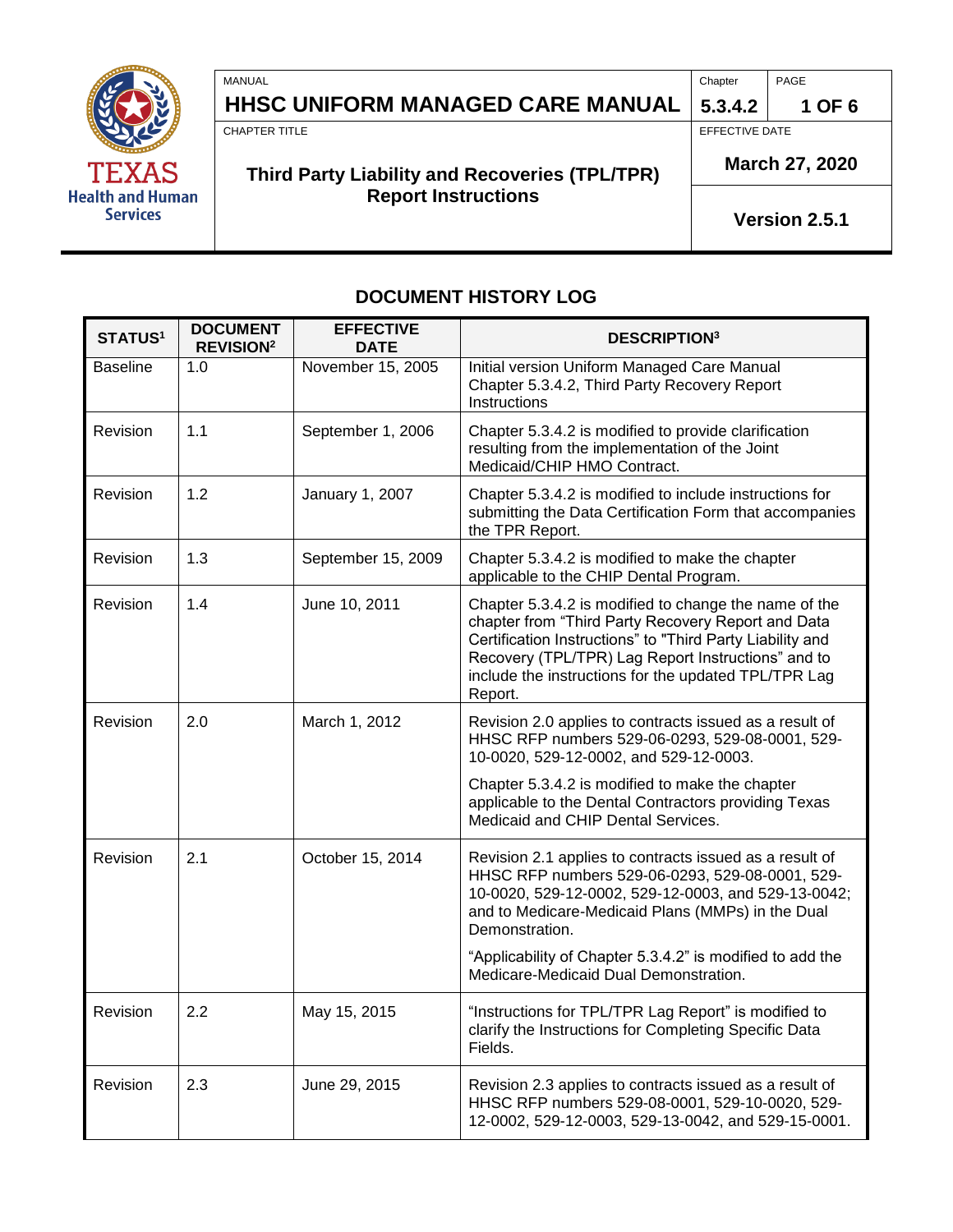

**HHSC UNIFORM MANAGED CARE MANUAL 5.3.4.2 2 OF 6**

MANUAL PAGE PROPERTY AND RELEASED AT A SERIES OF THE CHAPTER PAGE PAGE.

CHAPTER TITLE **EFFECTIVE DATE** 

# **Third Party Liability and Recoveries (TPL/TPR) Report Instructions**

**March 27, 2020**

**Version 2.5.1**

| <b>STATUS1</b> | <b>DOCUMENT</b><br><b>REVISION<sup>2</sup></b> | <b>EFFECTIVE</b><br><b>DATE</b> | <b>DESCRIPTION3</b>                                                                                                                                                                                                                                                                                                                                    |
|----------------|------------------------------------------------|---------------------------------|--------------------------------------------------------------------------------------------------------------------------------------------------------------------------------------------------------------------------------------------------------------------------------------------------------------------------------------------------------|
|                |                                                |                                 | "Applicability of Chapter 5.3.4.2" is modified to remove<br>the Medicare-Medicaid Dual Demonstration.                                                                                                                                                                                                                                                  |
| Revision       | 2.4                                            | September 1, 2016               | Revision 2.4 applies to contracts issued as a result of<br>HHSC RFP numbers 529-08-0001, 529-10-0020, 529-<br>12-0002, 529-12-0003, 529-13-0042, 529-13-0071, and<br>529-15-0001.                                                                                                                                                                      |
|                |                                                |                                 | "Applicability of Chapter 5.3.4.2" is modified to add the<br>STAR Kids Program.                                                                                                                                                                                                                                                                        |
|                |                                                |                                 | "Instructions for TPL/TPR Lag Report" is modified to<br>clarify that avoided and recovered claims should be<br>reported for the month of avoidance or recovery and to<br>update the reporting category "Cost Avoidance - Denied<br>Claims"                                                                                                             |
| Revision       | 2.5                                            | December 20, 2019               | Chapter title is modified from Third Party Liability and<br>Recovery (TPL/TPR) Lag Report Instructions to Third<br>Party Liability and Recoveries (TPL/TPR) Report<br>Instructions.                                                                                                                                                                    |
|                |                                                |                                 | "Instructions for the Third Party Liability and Recoveries<br>(TPL/TPR) Report" section is modified to clarify the<br>submission timeframe and instructions and remove the<br>reference to attorney fees and expenses and info on<br>where to report changes.                                                                                          |
|                |                                                |                                 | "Instructions for Completing Specific Data Fields"<br>section for the report template is modified to delete the<br>Service Area field, clarify the claims reported, update the<br>reporting categories, and include OIG direction that<br>MCOs are required to report Cost Avoidance by<br>Medicaid allowable amount rather than the billed<br>amount. |
|                |                                                |                                 | "Instructions for Submission" section was added.                                                                                                                                                                                                                                                                                                       |
| Revision       | 2.5.1                                          | March 27, 2020                  | Accessibility approved version.                                                                                                                                                                                                                                                                                                                        |

1<br><sup>1</sup> Status should be represented as "Baseline" for initial issuances, "Revision" for changes to the Baseline version, and "Cancellation" for withdrawn versions

<sup>2</sup>Revisions should be numbered according to the version of the issuance and sequential numbering of the revision—e.g., "1.2" refers to the first version of the document and the second revision.

<sup>3</sup> Brief description of the changes to the document made in the revision.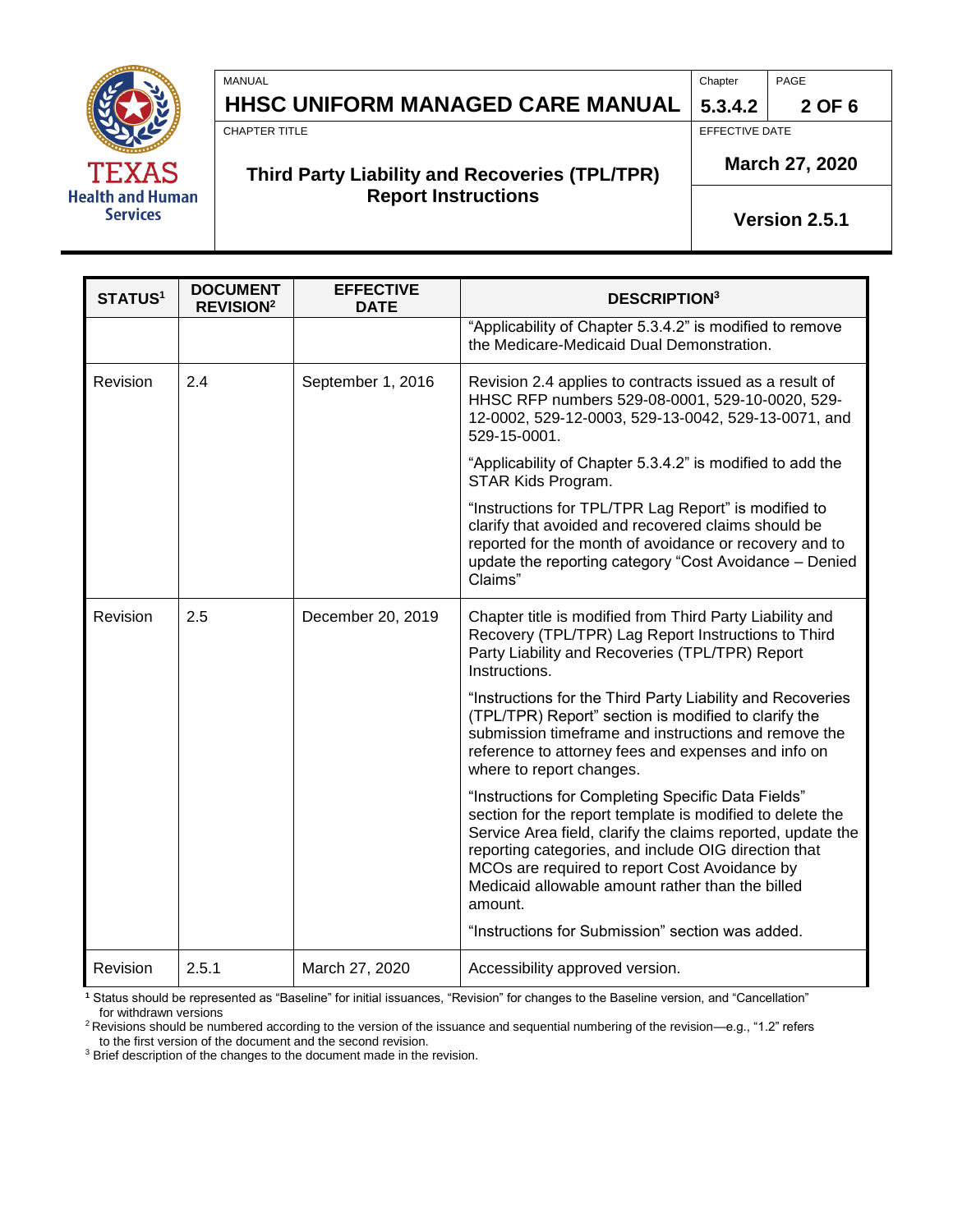| <b>TEXAS</b><br><b>Health and Human</b><br><b>Services</b> | MANUAL<br><b>HHSC UNIFORM MANAGED CARE MANUAL</b>                             | Chapter<br>5.3.4.2               | PAGE<br>3 OF 6 |
|------------------------------------------------------------|-------------------------------------------------------------------------------|----------------------------------|----------------|
|                                                            | <b>CHAPTER TITLE</b><br><b>Third Party Liability and Recoveries (TPL/TPR)</b> | EFFECTIVE DATE<br>March 27, 2020 |                |
|                                                            | <b>Report Instructions</b>                                                    | Version 2.5.1                    |                |

# **Applicability of Chapter 5.3.4.2**

Chapter 5.3.4.2 provides the instructions necessary to complete the Third Party Liability and Recoveries (TPL/TPR) Report and the Data Certification Form in Chapter 5.3.4.1.

This chapter applies to Managed Care Organizations (MCOs) participating in the STAR, STAR+PLUS, CHIP, STAR Kids, and STAR Health plans or Dental Contractors providing Texas Medicaid and CHIP Dental Services to members through dental health plans. In the chapter, references to "CHIP" or the "CHIP Managed Care Program(s)" apply to the CHIP Program and the CHIP Dental Contractors. References to "Medicaid" or the "Medicaid Managed Care Program(s)" apply to the STAR, STAR+PLUS, STAR Kids, and STAR Health Programs and the Medicaid Dental Contractors. The term "MCO" may include health maintenance organizations (HMOs), exclusive provider organizations (EPOs), insurers, Dental Contractors, and any other entities licensed or approved by the Texas Department of Insurance.

# **Instructions for the Third Party Liability and Recoveries Report**

General Instructions:

- 1. Each MCO must complete the applicable worksheets included in this report. Reports are due each state fiscal quarter by the last day of the month following the reporting period.
- 2. The TPL/TPR Lag Report must be completed using the Microsoft Excel template provided by HHSC. Data integrity is critical to the automated compilation of the data. The TPL/TPR Report is divided into individual worksheets representing Program types.
- 3. The MCO will submit reporting for each plan code within a Program that it participates. For example, an MCO with multiple plan codes under the CHIP Program will report all plan code data in the CHIP worksheet (enter plan code number by column in row 11 of each worksheet). Data is required by plan code for each Program each state fiscal quarter even if there is no data to report for the particular plan code. For plan codes with no data to report, the MCO will enter a zero. Columns that do not require input by the MCO are locked. The "OIG TPR Use" Tab does not require input by the MCOs and is locked.
- 4. The MCOs are required to use the same worksheet each month continuously and submit the worksheet containing all months each quarter. The MCOs will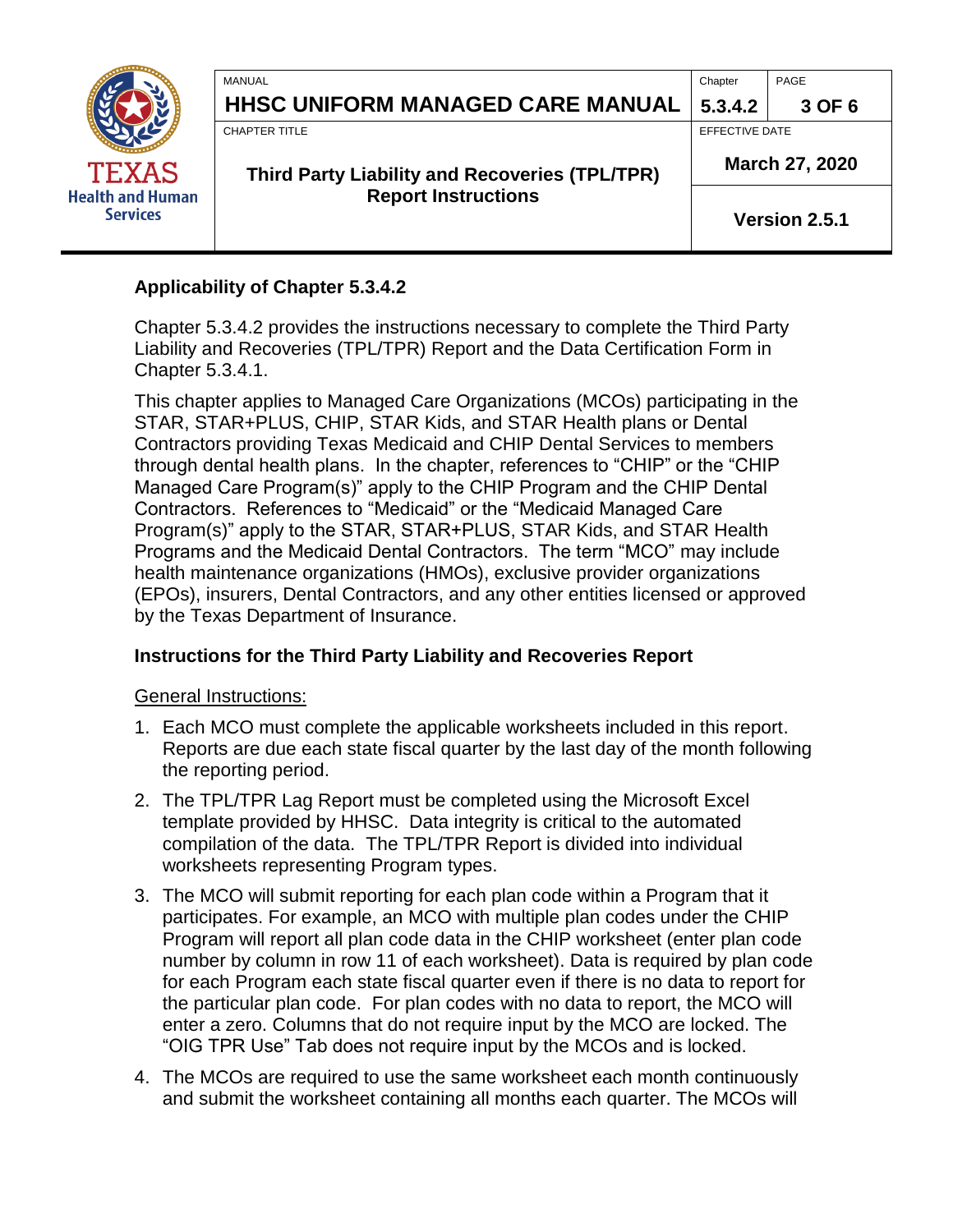| <b>TEXAS</b><br><b>Health and Human</b><br><b>Services</b> | MANUAL<br>HHSC UNIFORM MANAGED CARE MANUAL                                    | Chapter<br>5.3.4.2               | PAGE<br>4 OF 6 |
|------------------------------------------------------------|-------------------------------------------------------------------------------|----------------------------------|----------------|
|                                                            | <b>CHAPTER TITLE</b><br><b>Third Party Liability and Recoveries (TPL/TPR)</b> | EFFECTIVE DATE<br>March 27, 2020 |                |
|                                                            | <b>Report Instructions</b>                                                    | Version 2.5.1                    |                |

submit Q1, Q2, Q3, and Q4 on the same report to retain historical information and calculation integrity.

# **Instructions for Completing Specific Data Fields:**

## **Complete the header on the first page:**

**Contractor:** The MCO's official name in Texas (e.g., Superior)

**State Fiscal Year:** For example, 2011

**Quarter:** For example, Q1, Q2, etc.

**Date Submitted:** Month, day, and year (e.g., 12/30/2019)

The Third Party Liability and Recoveries (TPL/TPR) Report must include the amount of cost avoided (denied) claims for the month of avoidance.

Enter the avoided amounts in the appropriate labeled section.

The amount of cost avoided and recovered claims are reported by month of avoidance or recovery. For purposes of this report, avoided/recovery month and incurred month are the same. Enter the avoided and recovery amounts in the appropriate labeled section.

# **Cost Avoidance and Direct Savings (Recovery) reporting categories:**

- **Cost Avoidance – Denied Claims**  This category should include all cost avoided amounts from claims denied because other insurance was identified. Enter the cost avoided amount in the month the claim was adjudicated. Note: This number is the Medicaid allowable amount that was denied by the MCO and represents what Medicaid would have paid.
- **Other - Other Insurance Credits** This category should include those credits from other insurers applied to the initial claim received from the provider.
- **Direct Savings - Insurance Recoveries** This category should include amounts received from other insurance carriers for post payment insurance recoveries. Enter the recovery amount by month of recovery.
- **Direct Savings - Provider Refunds and Recoupments** This category should include amounts received from or recovered from providers due to a payment by other insurance. Enter the recovery amount by month of recovery.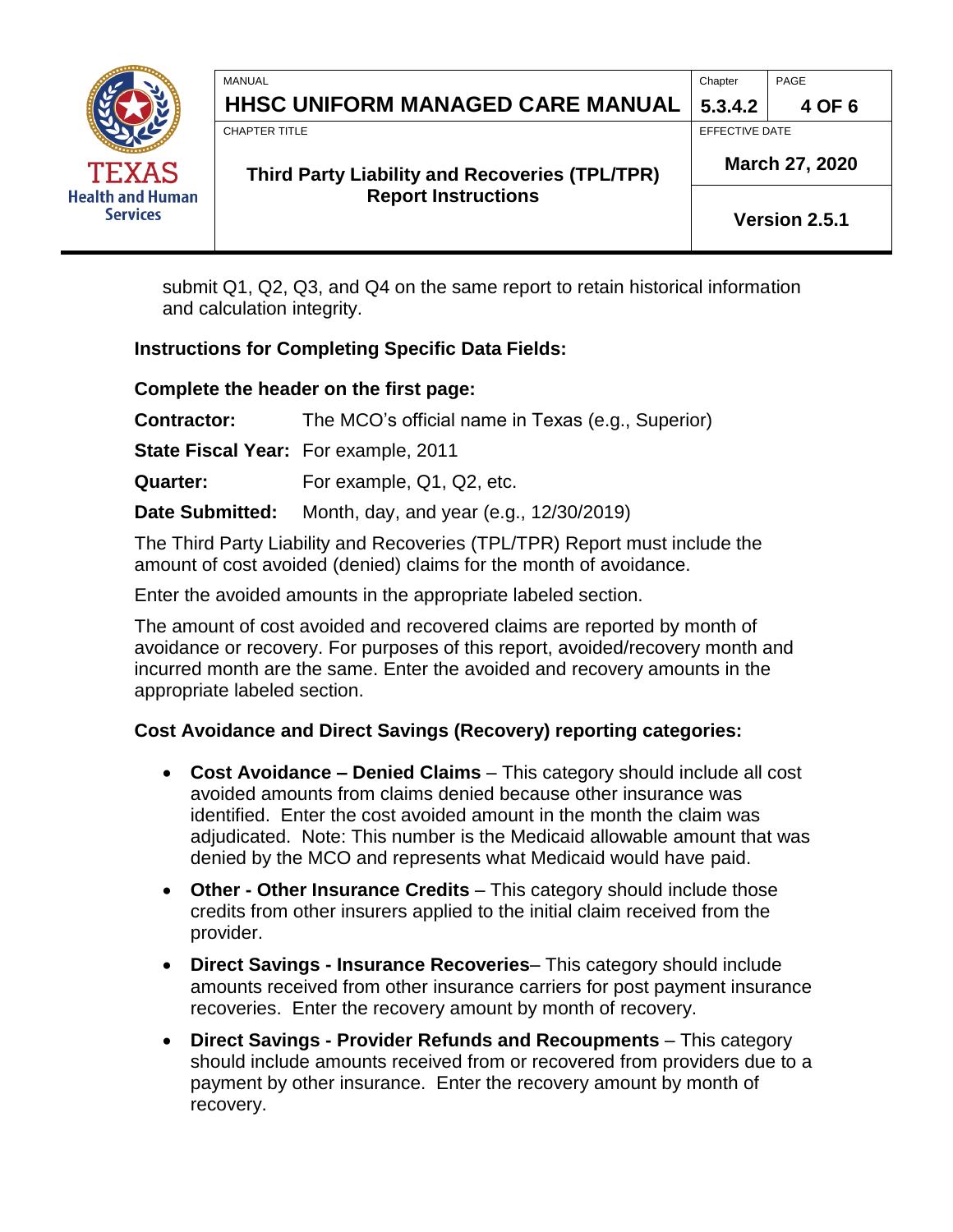|                                                            | MANUAL                                                | Chapter              | PAGE   |
|------------------------------------------------------------|-------------------------------------------------------|----------------------|--------|
| <b>TEXAS</b><br><b>Health and Human</b><br><b>Services</b> | HHSC UNIFORM MANAGED CARE MANUAL                      | 5.3.4.2              | 5 OF 6 |
|                                                            | <b>CHAPTER TITLE</b>                                  | EFFECTIVE DATE       |        |
|                                                            | <b>Third Party Liability and Recoveries (TPL/TPR)</b> | March 27, 2020       |        |
|                                                            | <b>Report Instructions</b>                            | <b>Version 2.5.1</b> |        |

- **Direct Savings - Tort Recoveries** This category should include amounts received from settlements, net of any allowable contingency fees, attorney's fees, recovery costs, etc. Enter the total recovery for those cases by month of recovery.
- **Total Direct Savings** The total direct savings is calculated by embedded formulas that sum the Direct Savings categories: Other Insurance Recoveries, Provider Refunds and Recoupments, and Tort Recoveries.

## **Instructions for the Data Certification Form**

## General Instructions:

- 1. The Data Certification Form must be submitted with the TPL/TPR Reports, and it must be signed by the CEO/Administrator, CFO, or a Delegated Representative who is a direct report to the CEO or CFO.
- 2. Certification of certain financial data is a Federal requirement as of state fiscal year 2004. The Data Certification Form is generic in order to apply to different financial reports.

## **Instructions for Completing Specific Data Fields:**

Data Field 1: Enter the name of the MCO

Data Field 2: Enter the MCO's Plan Code number(s).

Data Field 3: File or document name, (e.g., TPL/TPR Report for Quarter X, 20XX).

Data Field 4: Submission Date to HHSC.

Data Field 5: Type or print the name and title of the person signing the Certification (CEO/Administrator, CFO, or a Delegated Representative who is a direct report to the CEO or CFO).

Data Field 6: Enter the date the form is signed.

Data Field 7: Signature

# **Instructions for Submission**

MCOs must deliver the report to TxMedCentral and save the file to the appropriate DELIV folder using the naming convention outlined below. As part of the naming convention, the Deliverable code used for this report is TPR.

The structure of the naming convention is: XXX\_TPR\_QXXMMYY.